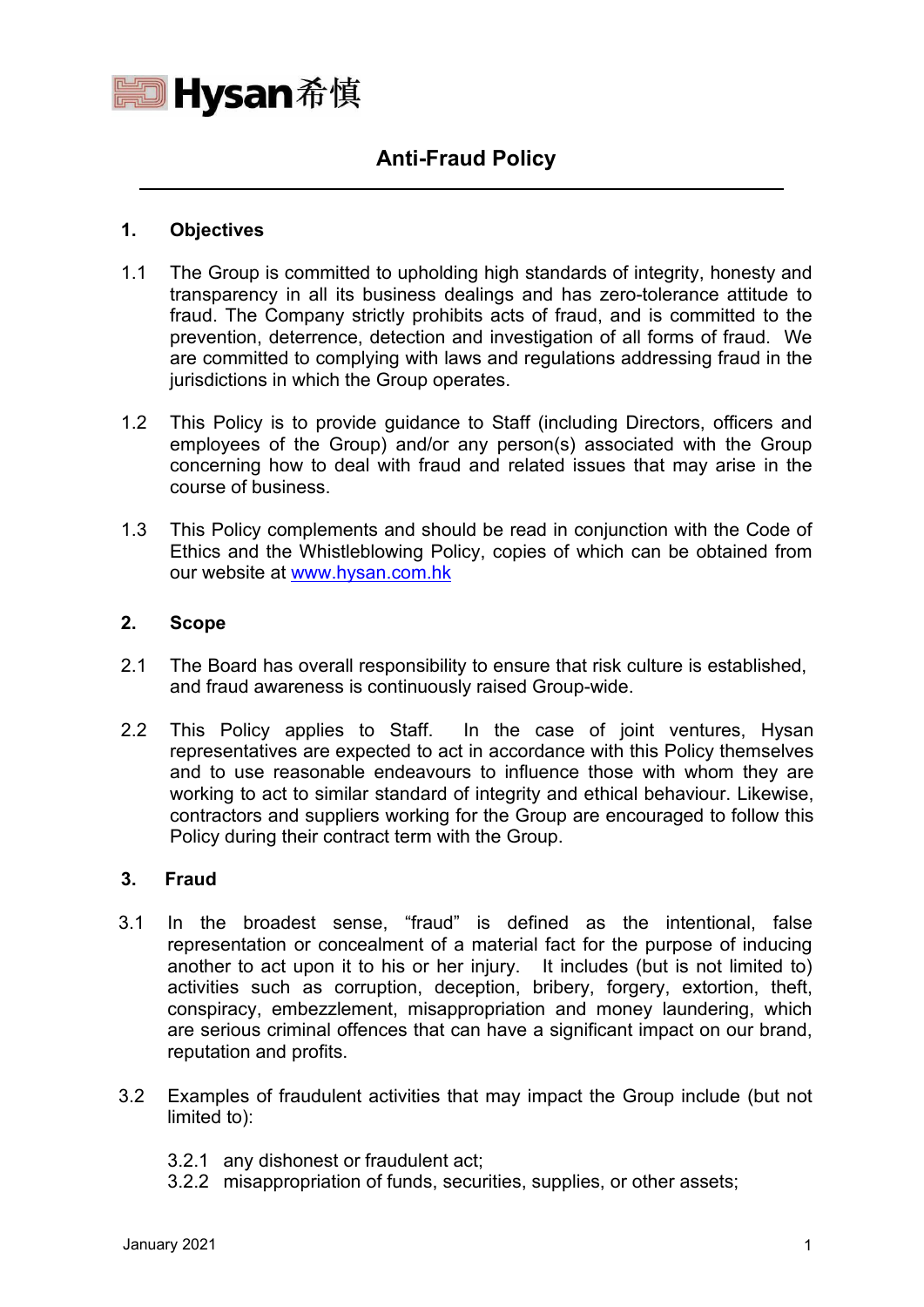

- 3.2.3 impropriety in the handling or reporting of money or financial transactions;
- 3.2.4 profiteering as a result of insider knowledge of company activities;
- 3.2.5 disclosing confidential and proprietary information to outside parties;
- 3.2.6 disclosing to other persons investment activities engaged in or contemplated by the Company;
- 3.2.7 accepting or seeking anything of material value from contractors, vendors, or persons providing services/materials to the Company or giving material benefit to such persons;
- 3.2.8 destruction, removal, or inappropriate use of record, assets, and equipment without providing legitimate reasons and not following the required procedures; and
- 3.2.9 any similar or related irregularity.
- 3.3 Individuals must not knowingly commit, be party to, or be otherwise involved in fraud.
- 3.4 Appropriate levels of diligence may be conducted in engaging parties with a business relationship with the Group.

## **4. Managing the Risk of Fraud – Responsibilities**

- 4.1 Management has the overall responsibility for managing fraud risk, including:
	- designing, developing and maintaining effective systems of risk management and internal control to prevent and timely detect fraud;
	- identifying and assessing of fraud risk:
	- establishing appropriate mechanisms for reporting issues related to fraud risk;
	- ensuring that all employees are aware of the Group's overall attitude to fraud and their individual responsibilities in relation to combating fraud;
	- ensuring that appropriate anti-fraud trainings are available to the employees; and
	- ensuring that appropriate actions are taken to safeguard the recovery of assets.
- 4.2 Every employee is responsible for:
	- acting with the high standards of honesty, integrity and ethics;
	- complying with the Group's policies and procedures and the internal controls requirements;
	- performing appropriate due diligence in respect of any parties with whom the Group intends to do business;
	- immediately reporting details of suspected fraud or irregularity through the established information channel in accordance with the Group's Whistleblowing Policy; and
	- co-operating fully with dedicated employees assigned to conduct internal checks, reviews or fraud investigations.